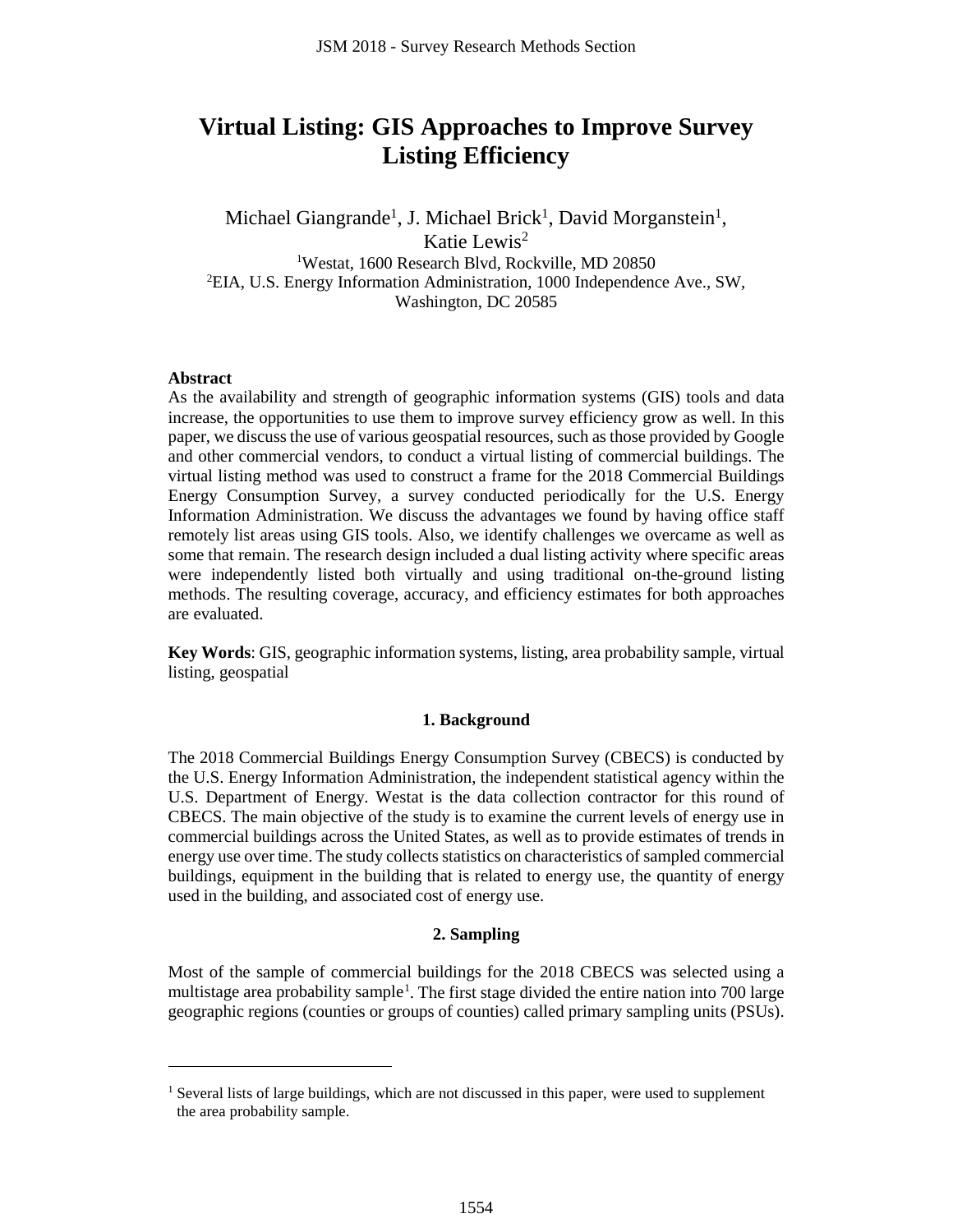We sampled 151 PSUs for CBECS using a probability proportional to size (PPS) procedure where the size was correlated to energy use in the PSU.

The sampled PSUs were then divided into 8,800 smaller geographical areas called secondary sampling units or segments. We sampled 764 segments, again using a PPS sampling procedure with a size measure correlated to the number and size of the buildings in the segments. In the third stage, we will select about 12,000 commercial buildings for the study. To accomplish this third stage, a frame of commercial buildings in the sampled segments is required, and no such frame currently exists. This research is related to the method of creating this frame of commercial buildings within the sampled segments.

CBECS has been conducted since 1979, and for each of the 10 previous rounds, the sample frame of commercial buildings in the sampled segments had been constructed using traditional field listing. This field listing involves sending "listers" to the sampled segments to list all the commercial buildings in the segments. Because of high costs of frame construction, for some of the rounds the lists of buildings from a previous round of CBECS were used and partially updated, even though the lists were several years old at that point.

# **3. CBECS Listing Requirements**

Due to the specific and specialized listing requirements for CBECS (for example, applying a uniform definition of a building), on-the-ground field listers needed to be extensively trained on the process. This requirement made it difficult to recruit listers who were local to their assigned segments. In this regard, the commercial building listing operation was more complex and costly than the corresponding operation for listing households in household surveys. Expensive travel to the segments and within the segments often was required. The on-the-ground listers must completely canvass the segments, some of which are as large as 5,000 square miles.

CBECS listers were also required to estimate each building's total square footage, because building size is an important determinant of energy usage. Larger buildings typically use more energy than smaller buildings; the frame of buildings in each segment was stratified by size, and then larger buildings were sampled at higher rates than the smaller buildings. Approximate methods for estimating the building's square footage included training the listers to count their paces as they walked along the side of a building, or extrapolating based on the number of parking spaces observed in front of a building. The listers multiplied the length of the building by the width of the building, then multiplied by the number of floors in the building to report an estimated square footage.

# **4. Virtual Listing**

Virtual listing utilizes GIS data and tools available in Westat's home office, enabling listing to occur remotely on a workstation, without sending data collection staff to the field. Virtual listing was developed to alleviate some of these costly, time consuming, and complex tasks by taking advantage of the new GIS resources and tools currently available. Having a team of virtual listers working in the same field room on the Westat main campus greatly reduced the costs associated with travel and helped standardize lister performance. Listing segments virtually enabled canvassing large areas quickly, and this virtual environment helped to create a more consistent and timely review of lister activity. In addition, we implemented tools in our Virtual Listing System (VLS) to automate the calculation of square footage.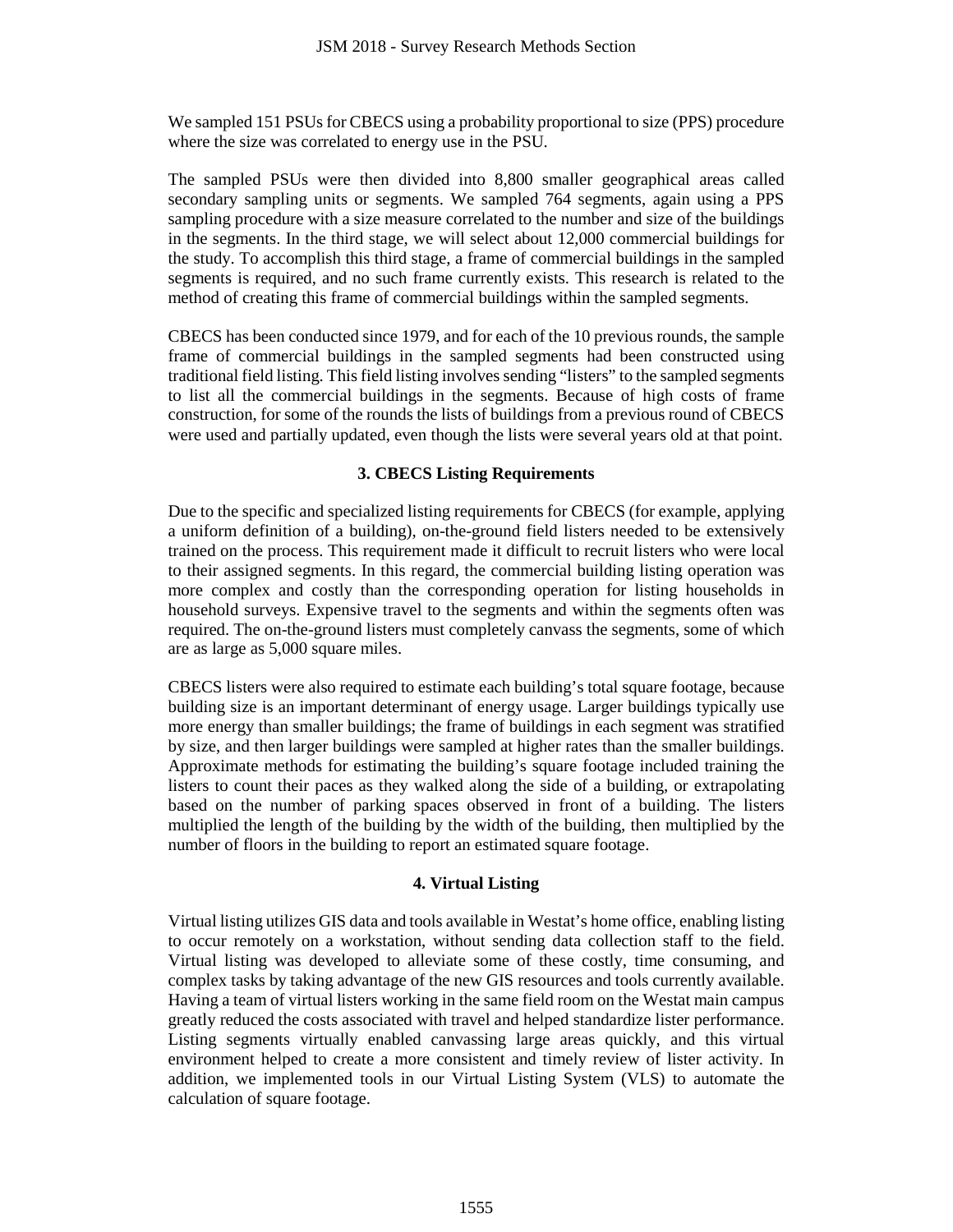The idea for virtual listing resulted from research conducted after the 2012 CBECS. Lewis (2013) studied virtual identification of commercial buildings by selecting a sample of buildings that were listed in the field. She conducted a test to see how many of those buildings were identifiable in Google Earth and Google Street View™. While Lewis was able to identify around 80% of the buildings, the research suggested that in 2012, Google products alone were insufficient to yield the quality required when identifying CBECSeligible buildings.

In 2017, Westat revaluated the available Google products and the possibility of combining them with other data sources. Our research found that Google had made significant improvements to Google Earth, to their coverage of Street View™ (Ibarz and Banerjee, 2017), and to the frequency of their aerial imagery. This review also found that other enhancements were needed for this technology to be more capable for conducting a complete listing. We decided to add content to the mapping environment by adding geographic data layers that we built using other commercial data sources of businesses and structures. The goal was to have point of interest layers that, once clicked, displayed specific information about the buildings and businesses from those commercial sources such as the addresses and business types of the buildings. We also wanted to be able to store listed buildings in the VLS as polygons, allowing for the automated calculation of square footage. Creating this enhanced, custom virtual listing environment resulted in the development of our VLS. Unlike Lewis's approach, where she searched for addresses from buildings that were found via traditional listings and verified them within Google Earth, the VLS offers a comprehensive environment in which complete virtual canvassing of the segment areas is conducted.

The VLS is a fully integrated, custom, web-based system for observing, cataloging, and documenting CBECS eligible commercial buildings. The VLS transports the lister virtually to their assigned segment and enables them to canvass their segment remotely, using Google's 2-D and 3-D aerial satellite views, as well as panoramic street images from Google Street View<sup>™.</sup> The system includes custom geographic layers that are used as a reference for identifying buildings. Once a building is identified as being CBECS eligible, the lister lists the building by tracing the outline of the building's roof. The building's outline, or "footprint," is stored in the VLS along with other relevant building characteristics. Figure 1 is a screenshot of the VLS where the lister added a footprint to the building in the center of the screen (yellow polygon) and added the relevant building characteristics in the property panel on the right. The VLS automatically returns the buildings square footage once the number of floors is entered. After the lister saves the property panel, the building footprint turns blue and the building geography and attributes are stored in the VLS.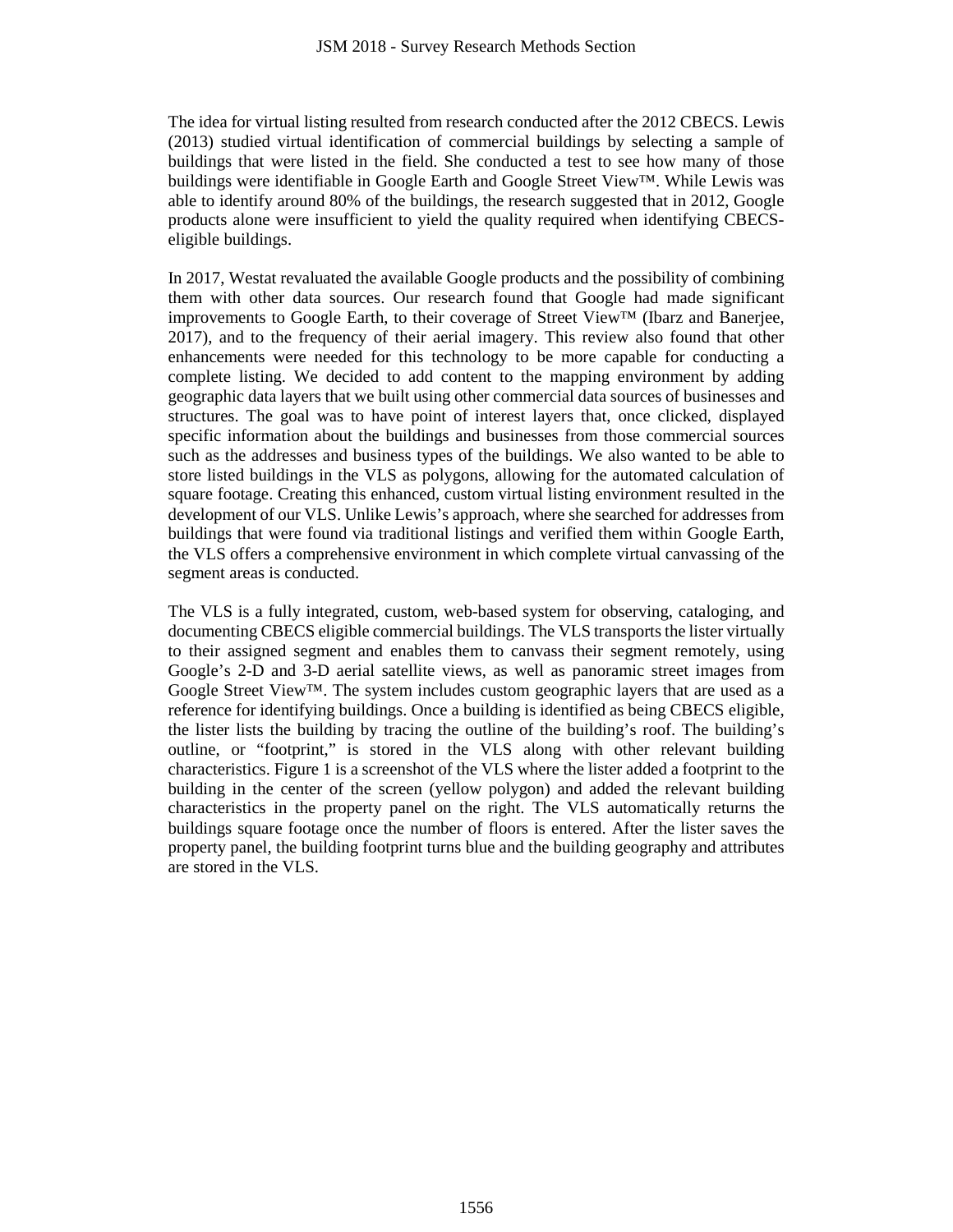

**Figure 1:** Screen shot of VLS building entry showing the building footprint and property panel.

## **5. Evaluation Design**

The first step of the sample design called for virtually scanning all the sampled segments and classifying them as being either ineligible for virtual listing or as eligible for virtual listing. The availability of Google Street View<sup>™</sup> and Google 3D, as well as the question of how current the imagery was in each segment, factored into the assessment of whether to not the segment was able to be listed virtually. Of the 764 segments sampled for the entire 2018 CBECS, only 26 or 3.5% of all sampled segments were ineligible for virtual listing. All other segments were eligible for selection for the test described below.

Of the segments that were eligible for both virtual and on-the-ground listing, an initial test was conducted that directly compared the two listing methods in a random sample of 50 segments. In these 50 sampled segments both types of listing were done independently. In other words, the virtual listers and the on-the-ground listers were completely unaware of the activities of one another. Both the virtual listers and the on-the-ground listers compiled a frame for each of the 50 segments. This sample of 50 segments is used here to assess the quality of the listing methods. The goal of this paper is to describe the quality of the listing in these segments so as to quantify the viability of virtual listing. This sample of segments provides a method for adjusting the estimates to account for any VLS under coverage using a method similar to a frame enhancement method (see Kalton, Kali, and Sigman, 2014).

## **6. Outcomes**

We begin by describing some of the resources required to list for the two methods. Both the on-the-ground (OTG) field and VLS staff listed the same 50 segments in about 2 calendar months; however, the hours worked and production were quite different. It took the OTG listers over 4,000 hours to complete the 50 segments, while the virtual listing completed the same segments in 1,700 hours. By eliminating travel and square footage estimations, the virtual staff were able to enter buildings at a much faster rate, averaging 6.3 minutes per building, while the field staff averaged 15.3 minutes per building. Since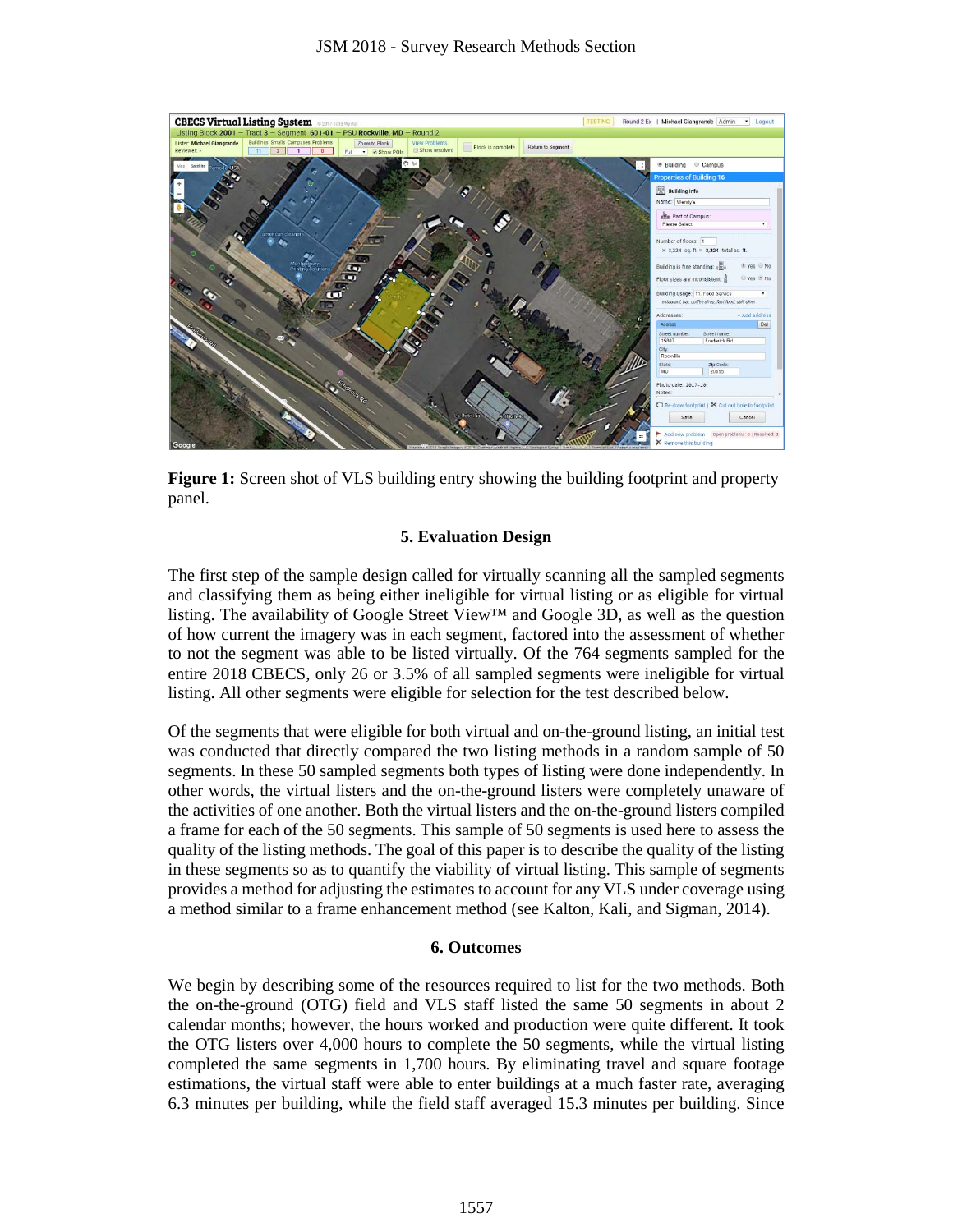the hourly rates of both the VLS and OTG listers were comparable, the cost differential between the methods is largely associated with the number of hours worked. The other main component of the direct cost is travel. Travel costs for the OTG staff, including the cost of flights, hotel stays, per diem, and car rentals for the 2-month field period, exceeded \$125,000. There were no travel expenses for the virtual listing. Table 1 below highlights the cost differences between the two methods.

**Table 1:** Costs of on-the-ground and virtual listing in the 50 segments.

|                                | On-the-ground listing | Virtual listing |  |
|--------------------------------|-----------------------|-----------------|--|
| Number of hours worked         | 4.008                 | 1.700           |  |
| Number of buildings listed     | 15,159                | 16,563          |  |
| Number of minutes per building | 15.3                  | 6.3             |  |
| <i>Travel costs</i>            | Over $$125K$          | \$0             |  |

There are also indirect costs of listing such as reconciliation or review of listings by project staff. Reconciliation involves searching for addresses of buildings that were listed without street numbers where this information was not available in the field. Because virtual listers had multiple point of interest reference data layers, some of which included addresses, as well as access to the internet, the virtual listing yielded more complete data. As a result, virtual listing required substantially less reconciliation than the OTG listings.

Another indirect cost is supervision of the listers. All virtual listing was done in a central field room. This made supervision of listing easier and supervisors could manage multiple listers. The centralized facility also enabled answers to building eligibility questions to be immediately shared among all listers. Field listers were on their own to a much greater extent, having to make contact with their field supervisor after they had completed their listing activities for the day. Information learned by one OTG lister was not necessarily passed on to all other listers.

Another difference between the two methods was the ability to compute or estimate square footage of the buildings. As noted above, with OTG listing this is a complex, timeconsuming process that sometimes results in errors in size categorizations. Virtual listing increases the accuracy in the square footage calculations since the VLS had an automated approach.

The main quality issue that the sample of 50 segments allows us to evaluate is the coverage of the listings. Published research on traditional listing coverage such as Eckman and Kreuter (2013) focuses primarily on residential household listings. Nevertheless, it is reasonable to assume that many of the challenges of household listing also apply to commercial building listing. The sample of 50 segments permits a direct evaluation of coverage of the two methods. This approach is different from the preliminary work of Lewis (2013) because both methods of listing can be compared at the same time rather than one-way coverage of virtual listing compared to building counts from an OTG method.

Evaluating the relative coverage of the two methods requires identifying which addresses are on both files and which are only on one of the files. This classification involves matching addresses from the virtual listing frame of buildings and the OTG listing frame, and this type of matching is always challenging, mainly due to formatting differences across addresses. While some of the matching was automated with the help of textmatching algorithms and location-based approaches, some manual matching had to be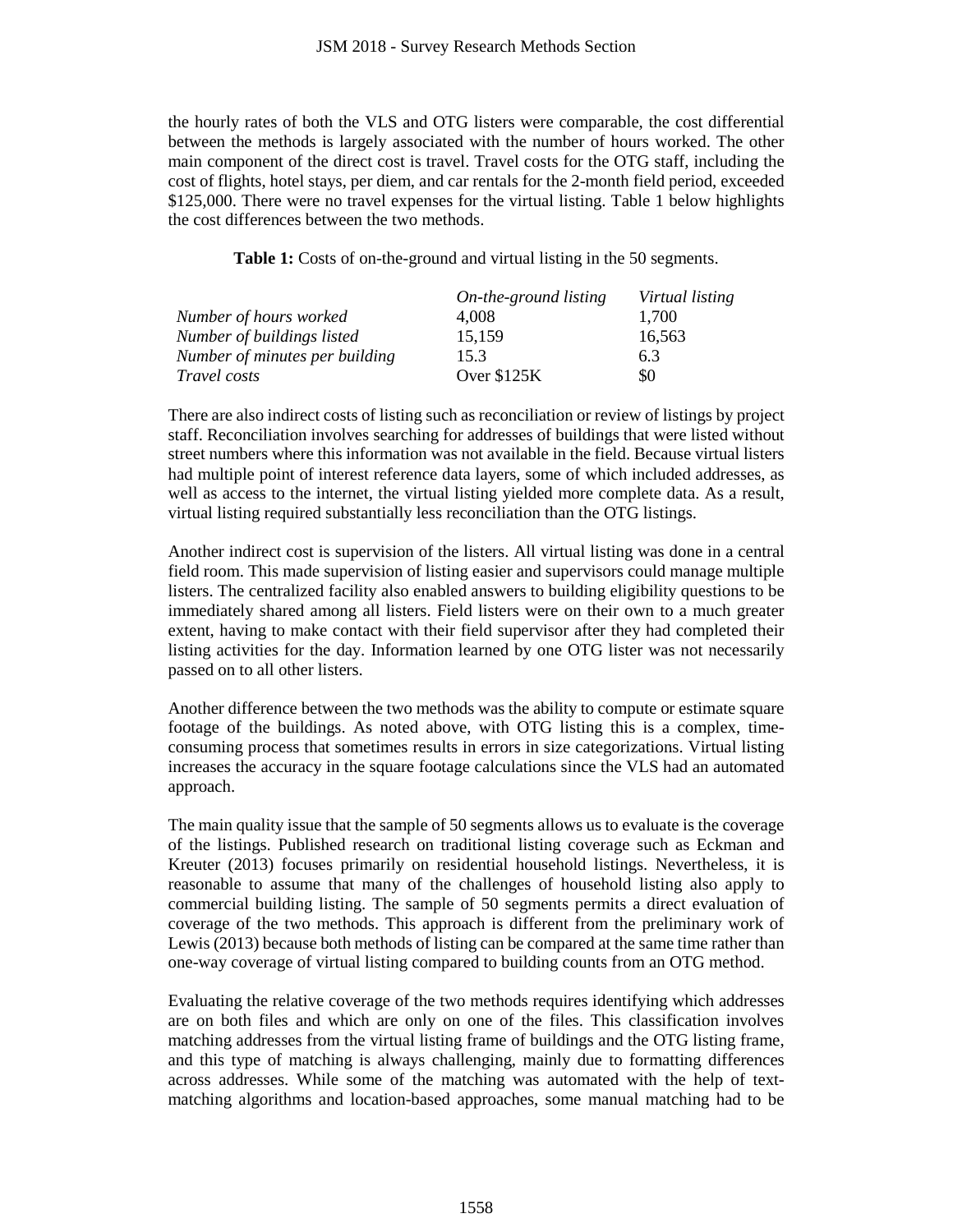done, especially in rural areas, where addresses may be less standardized or missing. The information on addresses from the virtual listing was generally more standardized because the addresses primarily came from point-of-interest data sources or the internet. The OTG listers had to rely on only what they noticed in the field (e.g., street numbers on buildings or alternate road name information, which may or may not be present/visible). To be thorough, this matching process also had to happen in both directions (from virtual to OTG and from OTG to virtual) individually.

The analysis in Table 2 focuses on three primary outcomes after matching: identified in VL but missed in the OTG listing, identified in OTG listing but missed in VL, and found in both. The table shows the number and share of buildings with each outcome, both overall and by size strata. The table shows that 18.4% of all listed buildings were not identified by the OTG listing method and only 10.9% of all listed buildings were overlooked by the virtual method. For both listing methods, the highest percentage of missed buildings were the smallest ones (buildings as small as 501 square feet were supposed to be listed but only those greater than 1,000 square feet are eligible for the full CBECS study). Since energy usage is highly correlated with building size, the coverage of larger buildings is of much greater concern than that of smaller buildings.

Comparing the percent of the buildings missed by method, we see that the VLS missed a smaller percentage of buildings in every size category compared to the OTG. This finding suggests that replacing the OTG method with VLS (in those segments for which it is feasible) would improve coverage of buildings for CBECS. As noted above, for the 2018 CBECS, the VLS is being used in conjunction with OTG listing in a subsample of segments, rather than replacing it, to further improve the coverage for CBECS.

|                                    | Total  |       | Percent Missed Percent Missed Percent Found Percent<br>in $OTG$ |      | in VLS |      | in Both     |      |  |  |
|------------------------------------|--------|-------|-----------------------------------------------------------------|------|--------|------|-------------|------|--|--|
| Overall                            | 18,588 | 100.0 | 3,429                                                           | 18.4 | 2,025  |      | 10.9 13,134 | 70.7 |  |  |
| <b>Building Size (square feet)</b> |        |       |                                                                 |      |        |      |             |      |  |  |
| $A - 501 -$                        | 13,690 | 100.0 | 2,955                                                           | 21.6 | 1.751  | 12.8 | 8,984       | 65.6 |  |  |
| 10,000                             |        |       |                                                                 |      |        |      |             |      |  |  |
| $B - 10,001 -$                     | 2,653  | 100.0 | 296                                                             | 11.2 | 162    | 6.1  | 2,195       | 82.7 |  |  |
| 25,000                             |        |       |                                                                 |      |        |      |             |      |  |  |
| $C - 25,001 -$                     | 1,066  | 100.0 | 98                                                              | 9.2  | 59     | 5.5  | 909         | 85.3 |  |  |
| 50,000                             |        |       |                                                                 |      |        |      |             |      |  |  |
| $D - 50,001 -$                     | 659    | 100.0 | 39                                                              | 5.9  | 32     | 4.9  | 588         | 89.2 |  |  |
| 100,000                            |        |       |                                                                 |      |        |      |             |      |  |  |
| $E - 100,001 -$                    | 328    | 100.0 | 24                                                              | 7.3  | 9      | 2.7  | 295         | 89.9 |  |  |
| 200,000                            |        |       |                                                                 |      |        |      |             |      |  |  |
| $F - 200,001 +$                    | 192    | 100.0 | 17                                                              | 8.9  | 12     | 6.3  | 163         | 84.9 |  |  |

**Table 2:** Number of buildings listed and percent missed by method, by building size

# **7. Future Work**

The analysis is not yet complete. A sample of the buildings in the 50 segments that were missed in the virtual listing but found in the OTG listing will be included in the CBECS survey sample. We suspect that some, perhaps even many, of these will not be eligible for CBECS. For example, some of the buildings may meet the definition of a building for CBECS. Similarly, the eligibility of some sampled buildings missed in the OTG listing